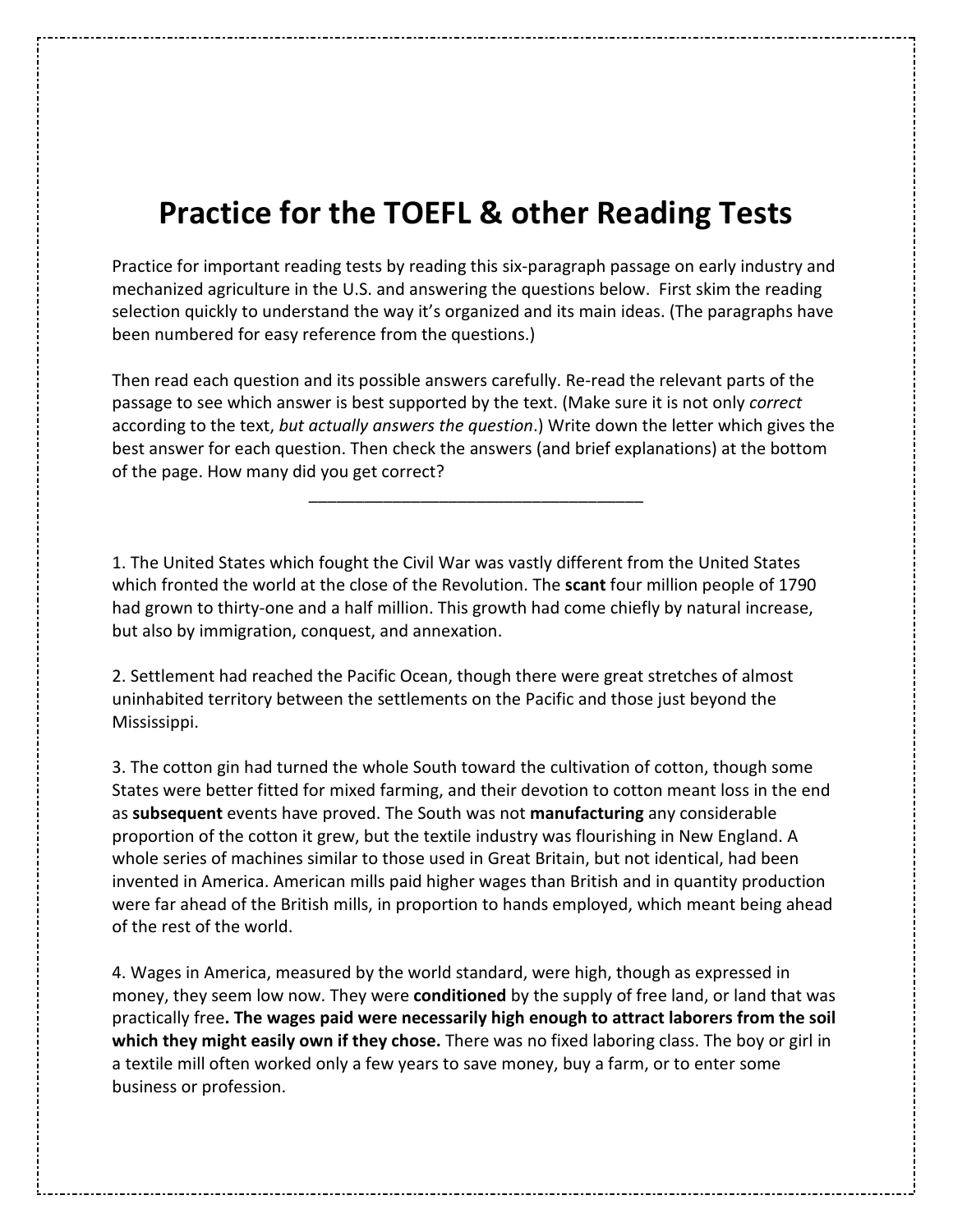5. The steamboat now, wherever there was navigable water, and the railroad, for a large part of the way, offered transportation to the boundless West. Steamboats traversed all the larger rivers and the lakes. The railroad was growing rapidly. Its lines had extended to more than thirty thousand miles. Construction went on during the war, and the transcontinental railway was in sight...

6. Thus far had the nation progressed in invention and industry along the lines of peaceful development. But with the Civil War came a sudden and tremendous advance. No result of the Civil War, political or social, has more profoundly affected American life than the application to the farm, as a war necessity, of machinery on a great scale. So long as labor was plentiful and cheap, only a comparatively few farmers could be interested in expensive machinery, but when the war called the young men away the worried farmers gladly turned to the new machines and found that **they** were able not only to feed the Union, but also to export immense quantities of wheat to Europe, even during the war. Suddenly the West leaped into great prosperity. And long centuries of economic and social development were spanned within a few decades.

from *The Age of Invention, a Chronicle of Mechanical Conquest* by Holland Thompson, 1921. (available on the Internet through www.manybooks.org.)

## **Questions (like those used in reading tests)**

\_\_\_\_\_\_\_\_\_\_\_\_\_\_\_\_\_\_\_\_\_\_\_\_\_\_\_\_\_\_\_\_

- 1. As used in paragraph 1, 'scant' means most nearly:
	- A. scarcely sufficient
	- B. limited in number
	- C. almost
	- D. more than

2. The meaning of 'subsequent' in paragraph 3 is most similar to:

- A. under-prepared
- B. prior
- C. unexpected
- D. later

## 3. In paragraph 3, 'manufacturing' means most nearly

- A. harvesting
- B. making by hand
- C. processing by machine (into fabric)
- D. preparing materials for factory production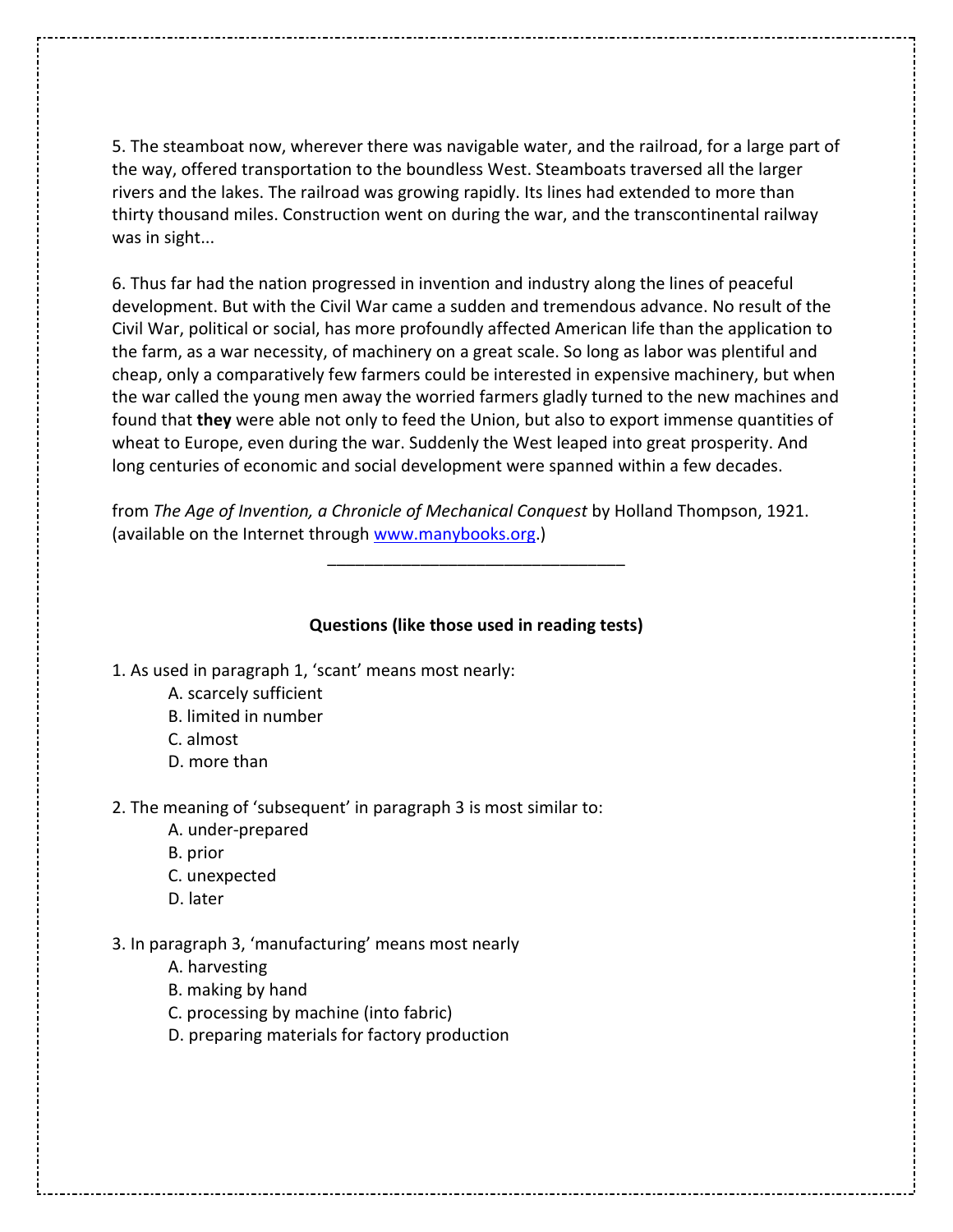4. In paragraph 3, you can infer that American mills were ahead of the rest of the world, as well as British mills*, because*

- A. The U.S. has always been the world leader in industry.
- B. The U.S. grew the cotton as well as making cloth from it.
- C. Britain was by far the most industrialized nation of the world.
- D. American wages were high by world standards.

5. In paragraph 4, the author makes all of the following points except:

- A. Wages in America were high compared to other countries at the time.
- B. Wages before the Civil War were lower than the usual wages when this was written.
- C. Farmers gave away land for free instead of paying wages.
- D. People who began as factory laborers might later become farmers or businessmen.

6. In paragraph 4, the term 'conditioned by' is closest in meaning to:

- A. influenced by
- B. accustomed to
- C. controlled by
- D. relatively untouched by

7. Choose from the following sentences the one that expresses the same idea as the bolded sentence in paragraph 4. The correct sentence makes the same point, without omitting any necessary details.

A. Wages had to be good enough to encourage farming.

B. Owning a farm was an excellent source of wages.

 C. Because owning a farm was an option for workers, factories had to offer competitive wages.

 D. Factory wages had to be high so laborers would keep from getting soil on their products.

8. According to paragraph 5, steamboats were used for transportation in all of the following except:

A. between the U.S. and other countries

B. in navigable waters

C. on large rivers

D. in the western U.S.

9. In paragraph 6, the bolded word 'they' refers to:

- A. machines
- B. farmers
- C. young men
- D. quantities of wheat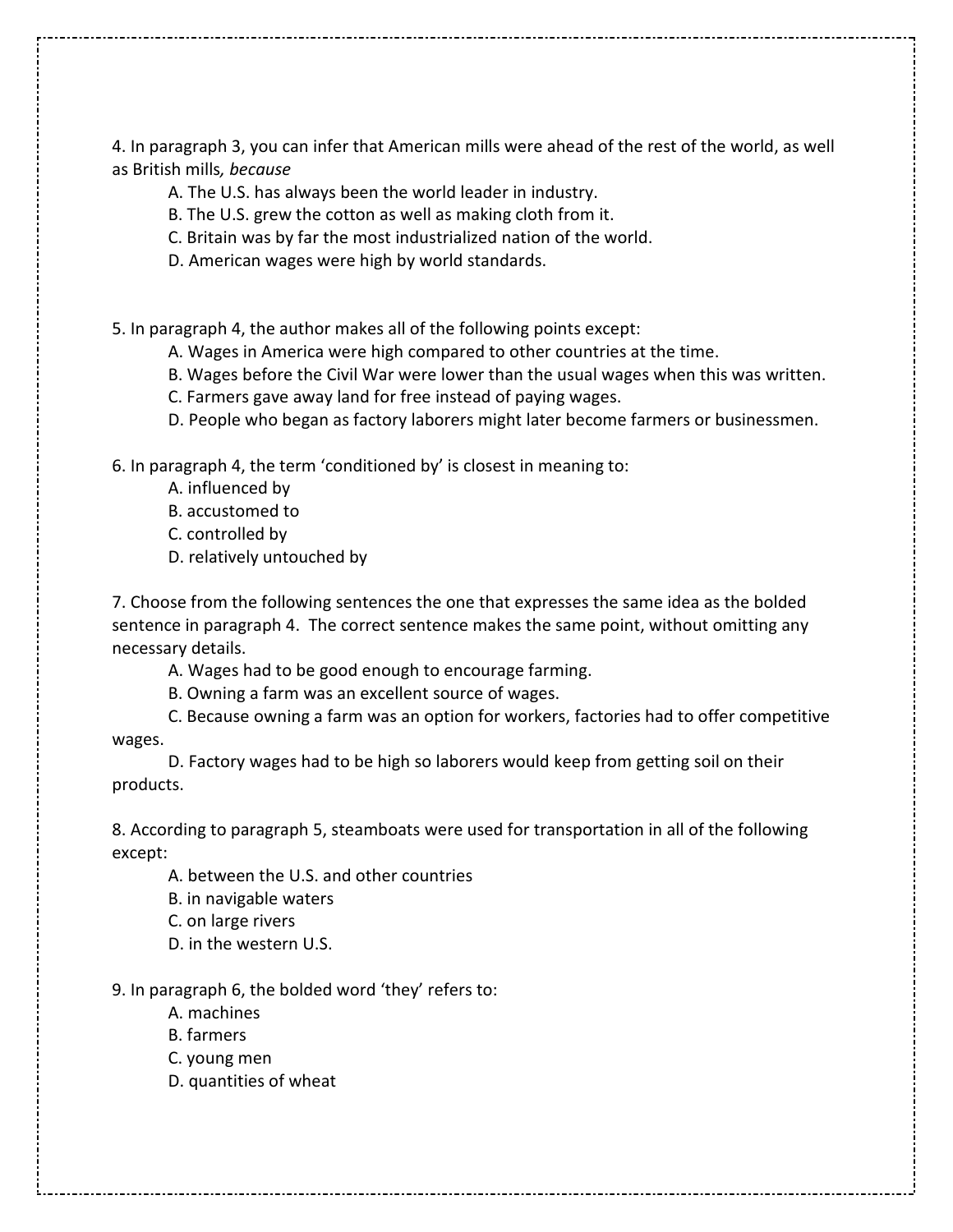10. What does the author think was the most significant result of the Civil War on American life?

- A. the necessities created by war
- B. cheap, plentiful labor
- C. large exports of grain to Europe
- D. the mechanization of agriculture

11. Based on paragraph 6, what can you infer the author thinks would happen within a few decades after the Civil War?

- A. Farmers would no longer need to buy expensive machinery.
- B. Cheap labor would enable exports to Europe.
- C. There would be rapid economic development.
- D. The East would prosper far more than the West.

**12. Summary.** Choose 3 of the sentences below to follow this topic sentence for a summary of the most important ideas in this reading selection. Choose only the three most important ideas expressed in the passage. Do not choose details or ideas that were not expressed in it.

**Topic sentence of summary**: American industrialization and the use of machinery in agriculture increased rapidly in the nineteenth century, especially during and after the Civil War.

A. In 1790, after the American Revolution, the U.S. had only about four million people.

 B. The population increased exponentially, and, aided by the steamboat and railroad, spread over much of the continent.

 C. Although the whole South grew cotton, some areas would have done better with a variety of different crops instead.

 D. New England had industrialized, with a big textile industry based on southern-grown cotton-- a major crop due to the cotton gin.

 E. Factory wages in America were higher than in Britain because free or cheap land enabled American laborers to leave the factories and become farmers.

F. Steamboats and railroads made the West accessible.

 G. The Civil War greatly accelerated the mechanization of agriculture, since reduced manpower forced farmers to use machinery in place of human labor to produce their crops.